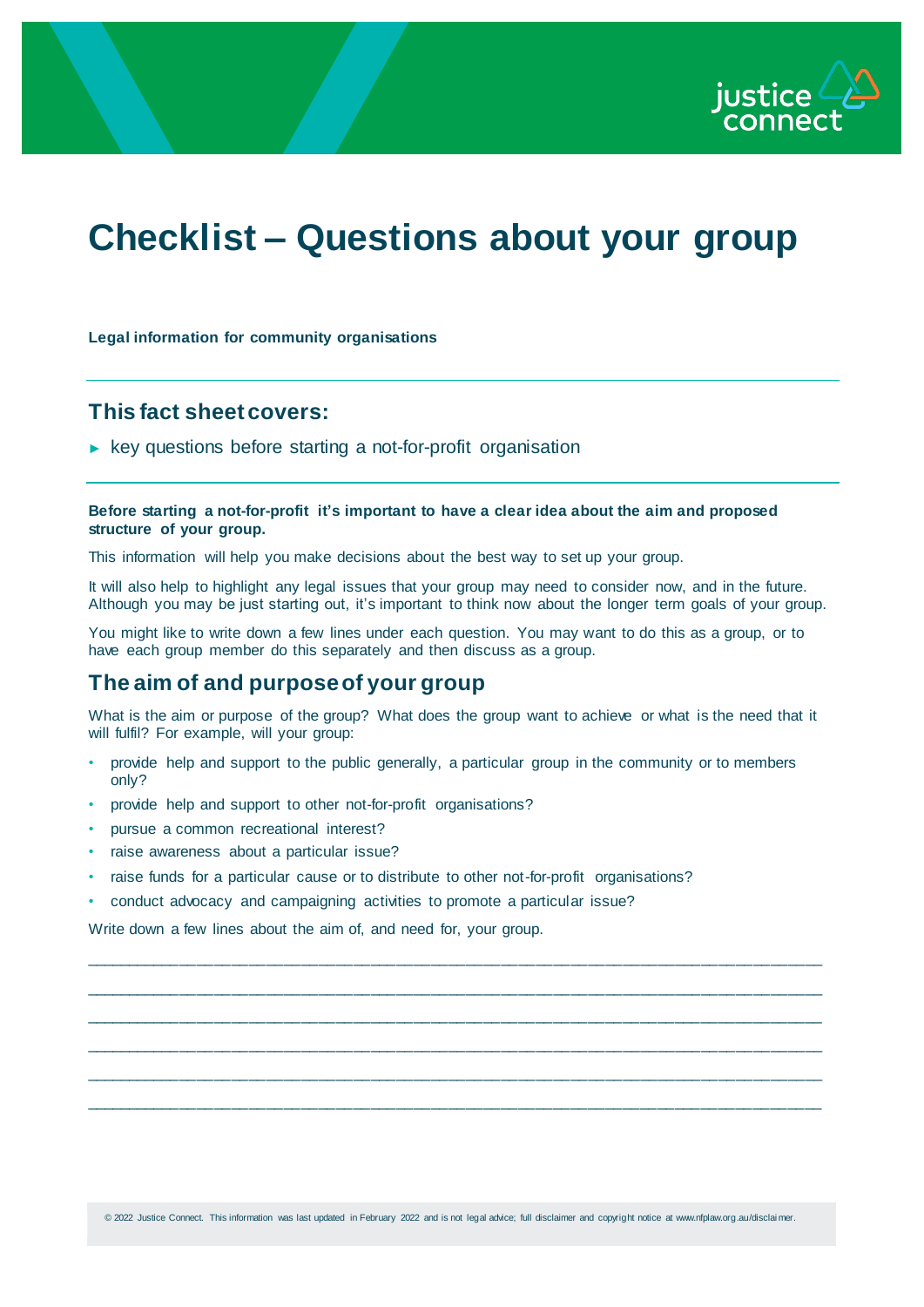Are there groups that already exist that have similar aims or purposes to the group you want to start? If so, is there still a reason for starting a new group? Have you or your group considered joining the existing one rather than starting a new one?

#### **Note**

There can be extra expenses and paperwork involved in running a separate group. And, there can be advantages to joining existing groups in terms of accessing increased funding opportunities and other resources.

\_\_\_\_\_\_\_\_\_\_\_\_\_\_\_\_\_\_\_\_\_\_\_\_\_\_\_\_\_\_\_\_\_\_\_\_\_\_\_\_\_\_\_\_\_\_\_\_\_\_\_\_\_\_\_\_\_\_\_\_\_\_\_\_\_\_\_\_\_\_\_\_\_\_\_\_\_\_\_\_\_\_\_\_\_ \_\_\_\_\_\_\_\_\_\_\_\_\_\_\_\_\_\_\_\_\_\_\_\_\_\_\_\_\_\_\_\_\_\_\_\_\_\_\_\_\_\_\_\_\_\_\_\_\_\_\_\_\_\_\_\_\_\_\_\_\_\_\_\_\_\_\_\_\_\_\_\_\_\_\_\_\_\_\_\_\_\_\_\_\_ \_\_\_\_\_\_\_\_\_\_\_\_\_\_\_\_\_\_\_\_\_\_\_\_\_\_\_\_\_\_\_\_\_\_\_\_\_\_\_\_\_\_\_\_\_\_\_\_\_\_\_\_\_\_\_\_\_\_\_\_\_\_\_\_\_\_\_\_\_\_\_\_\_\_\_\_\_\_\_\_\_\_\_\_\_ \_\_\_\_\_\_\_\_\_\_\_\_\_\_\_\_\_\_\_\_\_\_\_\_\_\_\_\_\_\_\_\_\_\_\_\_\_\_\_\_\_\_\_\_\_\_\_\_\_\_\_\_\_\_\_\_\_\_\_\_\_\_\_\_\_\_\_\_\_\_\_\_\_\_\_\_\_\_\_\_\_\_\_\_\_

List any similar groups that currently exist and the reasons why a new group is needed.

Is the group forming to produce a one-off, short-term project (for example, a pilot project, organising a oneoff event, raising awareness about an upcoming government decision)? Or will the group be a long-term venture (for example, assisting youth from a particular cultural group, starting a self-help group for people suffering from a certain condition)?

\_\_\_\_\_\_\_\_\_\_\_\_\_\_\_\_\_\_\_\_\_\_\_\_\_\_\_\_\_\_\_\_\_\_\_\_\_\_\_\_\_\_\_\_\_\_\_\_\_\_\_\_\_\_\_\_\_\_\_\_\_\_\_\_\_\_\_\_\_\_\_\_\_\_\_\_\_\_\_\_\_\_\_\_\_ \_\_\_\_\_\_\_\_\_\_\_\_\_\_\_\_\_\_\_\_\_\_\_\_\_\_\_\_\_\_\_\_\_\_\_\_\_\_\_\_\_\_\_\_\_\_\_\_\_\_\_\_\_\_\_\_\_\_\_\_\_\_\_\_\_\_\_\_\_\_\_\_\_\_\_\_\_\_\_\_\_\_\_\_\_ \_\_\_\_\_\_\_\_\_\_\_\_\_\_\_\_\_\_\_\_\_\_\_\_\_\_\_\_\_\_\_\_\_\_\_\_\_\_\_\_\_\_\_\_\_\_\_\_\_\_\_\_\_\_\_\_\_\_\_\_\_\_\_\_\_\_\_\_\_\_\_\_\_\_\_\_\_\_\_\_\_\_\_\_\_ \_\_\_\_\_\_\_\_\_\_\_\_\_\_\_\_\_\_\_\_\_\_\_\_\_\_\_\_\_\_\_\_\_\_\_\_\_\_\_\_\_\_\_\_\_\_\_\_\_\_\_\_\_\_\_\_\_\_\_\_\_\_\_\_\_\_\_\_\_\_\_\_\_\_\_\_\_\_\_\_\_\_\_\_\_

### **The people involved in the group**

Do you have people who are interested in being involved in the group? If so, where are they based and how many people might get involved now? And in the future? Will these people help with the administration involved in running the group? If not, how will you attract people to join your group?

\_\_\_\_\_\_\_\_\_\_\_\_\_\_\_\_\_\_\_\_\_\_\_\_\_\_\_\_\_\_\_\_\_\_\_\_\_\_\_\_\_\_\_\_\_\_\_\_\_\_\_\_\_\_\_\_\_\_\_\_\_\_\_\_\_\_\_\_\_\_\_\_\_\_\_\_\_\_\_\_\_\_\_\_\_ \_\_\_\_\_\_\_\_\_\_\_\_\_\_\_\_\_\_\_\_\_\_\_\_\_\_\_\_\_\_\_\_\_\_\_\_\_\_\_\_\_\_\_\_\_\_\_\_\_\_\_\_\_\_\_\_\_\_\_\_\_\_\_\_\_\_\_\_\_\_\_\_\_\_\_\_\_\_\_\_\_\_\_\_\_ \_\_\_\_\_\_\_\_\_\_\_\_\_\_\_\_\_\_\_\_\_\_\_\_\_\_\_\_\_\_\_\_\_\_\_\_\_\_\_\_\_\_\_\_\_\_\_\_\_\_\_\_\_\_\_\_\_\_\_\_\_\_\_\_\_\_\_\_\_\_\_\_\_\_\_\_\_\_\_\_\_\_\_\_\_ \_\_\_\_\_\_\_\_\_\_\_\_\_\_\_\_\_\_\_\_\_\_\_\_\_\_\_\_\_\_\_\_\_\_\_\_\_\_\_\_\_\_\_\_\_\_\_\_\_\_\_\_\_\_\_\_\_\_\_\_\_\_\_\_\_\_\_\_\_\_\_\_\_\_\_\_\_\_\_\_\_\_\_\_\_ \_\_\_\_\_\_\_\_\_\_\_\_\_\_\_\_\_\_\_\_\_\_\_\_\_\_\_\_\_\_\_\_\_\_\_\_\_\_\_\_\_\_\_\_\_\_\_\_\_\_\_\_\_\_\_\_\_\_\_\_\_\_\_\_\_\_\_\_\_\_\_\_\_\_\_\_\_\_\_\_\_\_\_\_\_ \_\_\_\_\_\_\_\_\_\_\_\_\_\_\_\_\_\_\_\_\_\_\_\_\_\_\_\_\_\_\_\_\_\_\_\_\_\_\_\_\_\_\_\_\_\_\_\_\_\_\_\_\_\_\_\_\_\_\_\_\_\_\_\_\_\_\_\_\_\_\_\_\_\_\_\_\_\_\_\_\_\_\_\_\_

Will the group have members? Who will be the members of the group? If there are members, are there membership requirements? Will there be a membership fee?

\_\_\_\_\_\_\_\_\_\_\_\_\_\_\_\_\_\_\_\_\_\_\_\_\_\_\_\_\_\_\_\_\_\_\_\_\_\_\_\_\_\_\_\_\_\_\_\_\_\_\_\_\_\_\_\_\_\_\_\_\_\_\_\_\_\_\_\_\_\_\_\_\_\_\_\_\_\_\_\_\_\_\_\_\_ \_\_\_\_\_\_\_\_\_\_\_\_\_\_\_\_\_\_\_\_\_\_\_\_\_\_\_\_\_\_\_\_\_\_\_\_\_\_\_\_\_\_\_\_\_\_\_\_\_\_\_\_\_\_\_\_\_\_\_\_\_\_\_\_\_\_\_\_\_\_\_\_\_\_\_\_\_\_\_\_\_\_\_\_\_ \_\_\_\_\_\_\_\_\_\_\_\_\_\_\_\_\_\_\_\_\_\_\_\_\_\_\_\_\_\_\_\_\_\_\_\_\_\_\_\_\_\_\_\_\_\_\_\_\_\_\_\_\_\_\_\_\_\_\_\_\_\_\_\_\_\_\_\_\_\_\_\_\_\_\_\_\_\_\_\_\_\_\_\_\_ \_\_\_\_\_\_\_\_\_\_\_\_\_\_\_\_\_\_\_\_\_\_\_\_\_\_\_\_\_\_\_\_\_\_\_\_\_\_\_\_\_\_\_\_\_\_\_\_\_\_\_\_\_\_\_\_\_\_\_\_\_\_\_\_\_\_\_\_\_\_\_\_\_\_\_\_\_\_\_\_\_\_\_\_\_ \_\_\_\_\_\_\_\_\_\_\_\_\_\_\_\_\_\_\_\_\_\_\_\_\_\_\_\_\_\_\_\_\_\_\_\_\_\_\_\_\_\_\_\_\_\_\_\_\_\_\_\_\_\_\_\_\_\_\_\_\_\_\_\_\_\_\_\_\_\_\_\_\_\_\_\_\_\_\_\_\_\_\_\_\_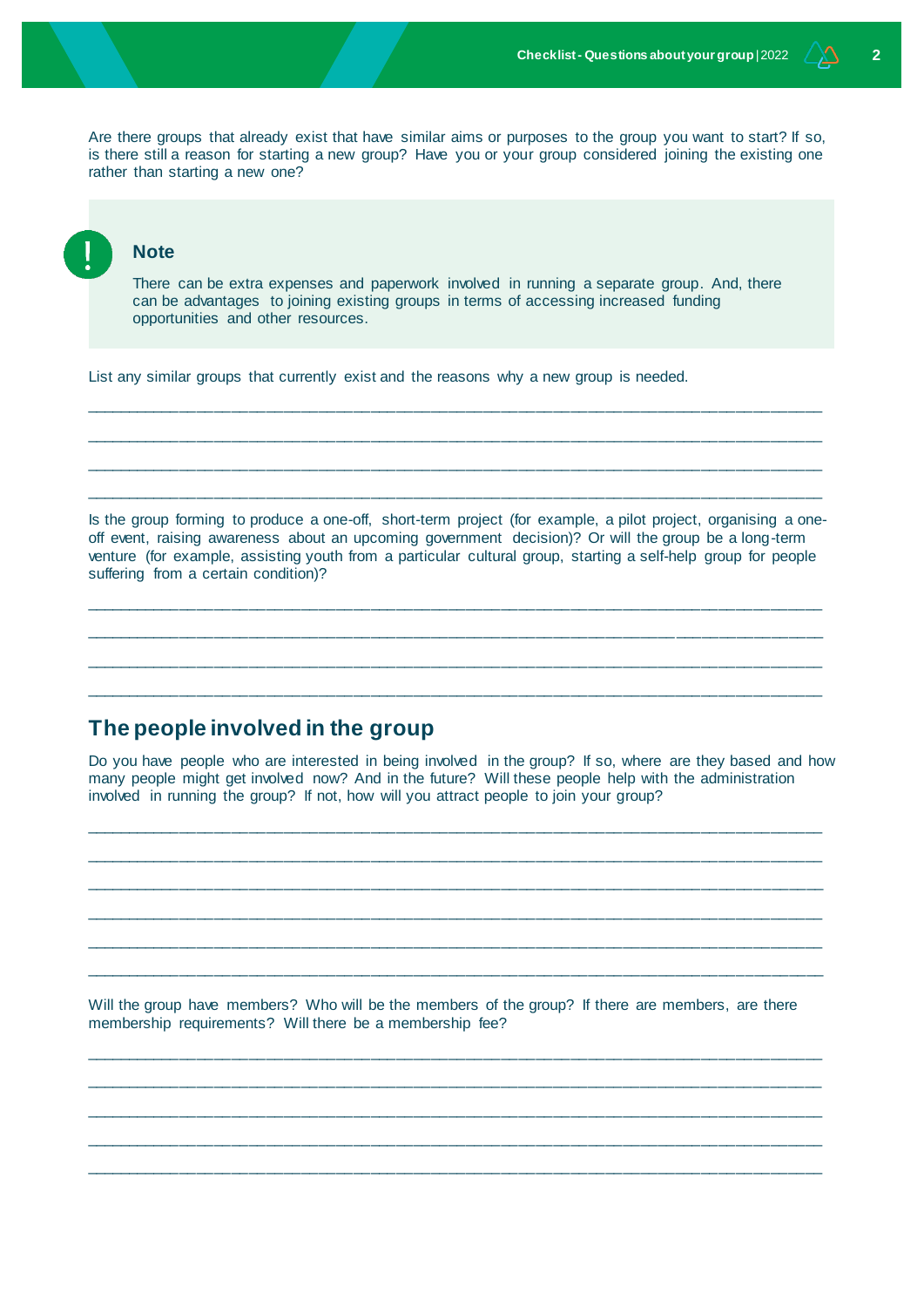How will the group organise? Are there (or will there need to be) rules by which the group operates? If there are rules, are they written down or just 'known' by the group? Will the group have a formal structure (for example, hold regular meetings, keep meeting records and have people with relevant skills and experience who hold positions in the group) or just be quite informal?

How will the group be managed or run? Will it have a board or committee of management? Will it be run completely by volunteers, or will it employ staff? What about in the future?

If the group is going to employ staff (either now or in the future) will it employ a person involved in setting up the group or a member of the group?

## The activities of your group

What will be the main activities of the group, or what programs or services will the group provide?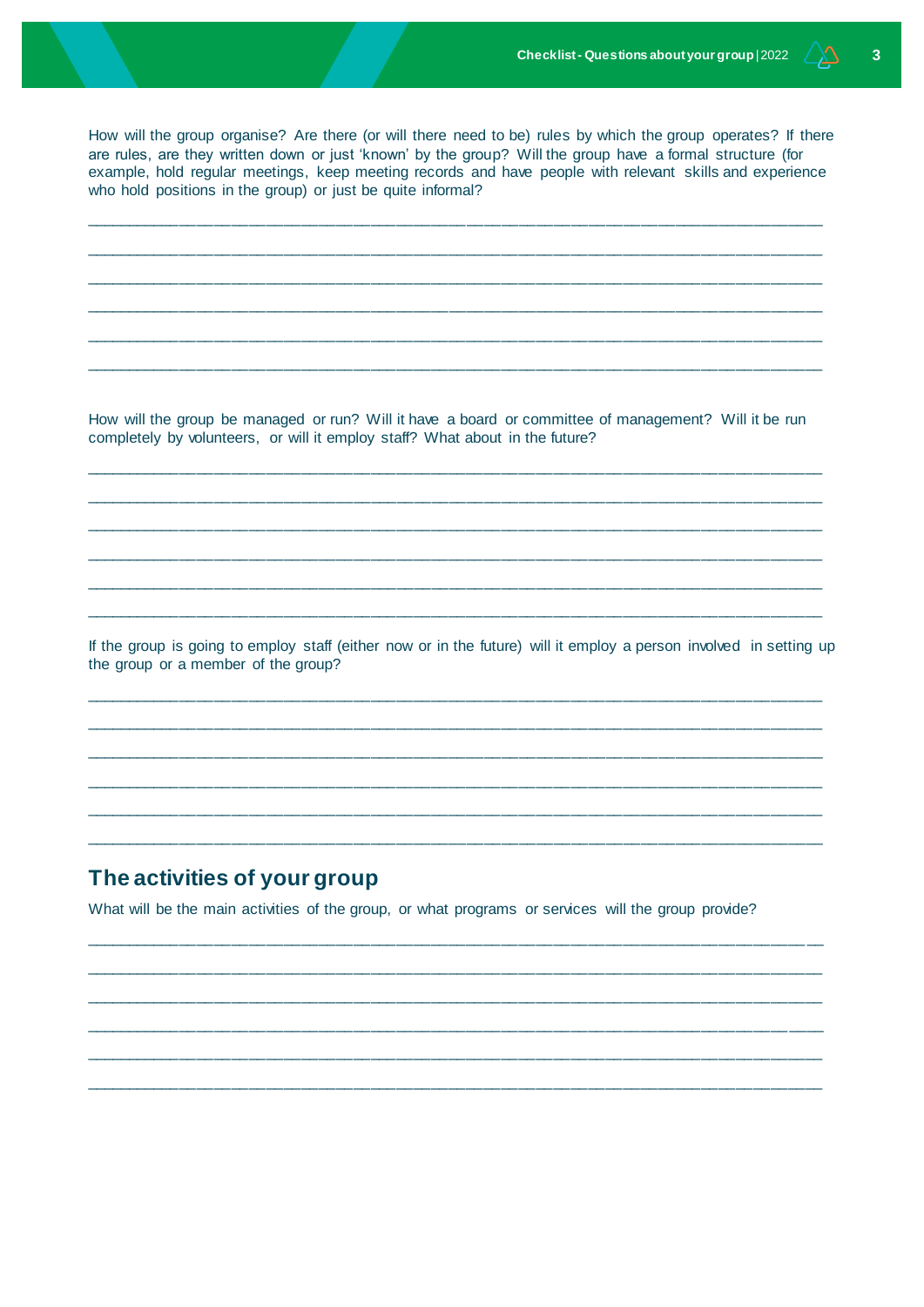Where will the group be located? Where will the group operate or where will its activities take place (for example, within a local government area, state-wide, nationally, overseas)? What about in the future?

Will your group be providing activities, programs or services to the public generally, to a targeted group of the public or just to members of the group?

What equipment, buildings, infrastructure, insurance, websites, logos, intellectual property and other materials will be needed to carry out the activities of the group?

Will the group be involved in activities where there may be risks (for example, organising events, serving food or alcohol, working with children or other vulnerable groups or in dangerous locations, sending money or other support overseas, publishing information that people will rely on, carrying out advocacy or campaigning on controversial issues, hosting outdoor activities)?

List any of the risks you think could possibly occur in relation to the activities your group will be undertaking.